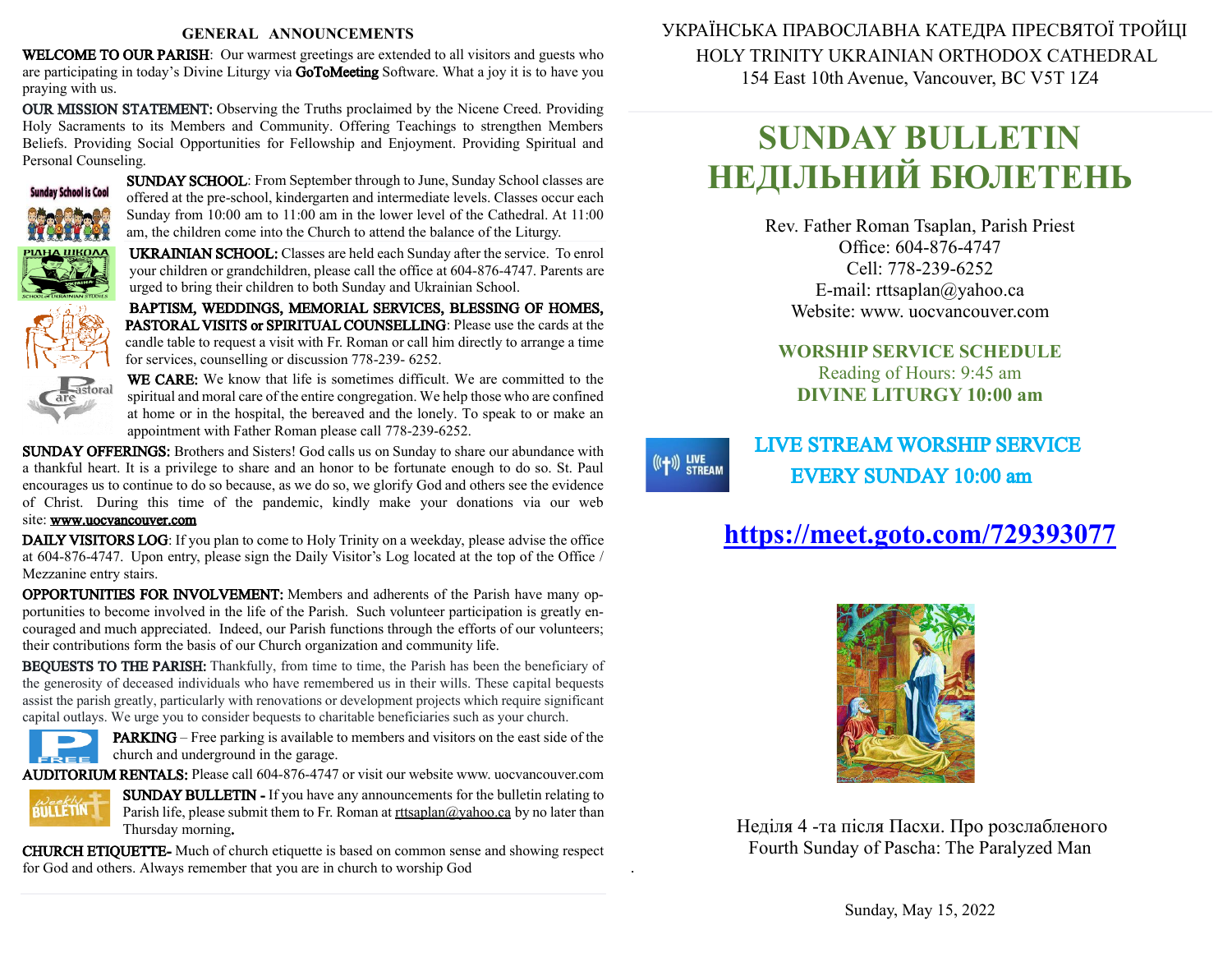

## **SPIRITUAL MESSAGE**

On the Fourth Sunday after Pascha, the Church remembers the marvelous event of our Lord's healing of the man who had lain for 38 years paralyzed beside the pool of Bethesda in Jerusalem. This miraculous pool was sometimes stirred up by an angel

and whoever got into it first would be healed of their infirmities.

This man had been there waiting for this for nearly two generations! So, was not Jesus' question to him strange? 'Do you want to be made well?'



Христос воскрес! Воістину воскрес! Christ is risen! Indeed, He is risen! Christ est ressuscité! Il est vraiment ressuscité! Χριστὸς ἀνέστη! Ἀληθῶς ἀνέστη!

### TODAY`S ANNOUNCEMENTS

GREETINGS TO ALL ON THIS LOVELY DAY: We extend a warm welcome to Parish members and Visitors.

TODAY - Our regular schedule of services. During the Liturgy, we ask the Lord to bless our sick friends and relatives. May they receive the healing power of Jesus Christ through the care and concern of those around them.

VENERATION OF THE CROSS: Everyone is welcome to receive the blessing at the end of the Divine Liturgy.



FELLOWSHIP HOUR: Everyone attending the service is cordially invited to join in Fellowship Coffee Hour, in the Auditorium, immediately following the Liturgy. Covid protocols will be observed

PARISH EXECUTIVE BOARD MEETING: A meeting of the Board is scheduled for Tuesday, May 17th at 6 pm.

QUARTERLY MEETING OF THE PARISH – A Quarterly Meeting of Parish members is scheduled for Sunday, May  $29<sup>th</sup>$  at 1pm. More information to follow.



JUNE 12th: PENTECOST TRINITY SUNDAY - PARISH FEAST DAY - KHRAM- our Parish is planning to mark this annual Feast Day. More information will be available shortly.

ALL OF OUR FAITHFUL ARE REMINDED - that between Easter and Pentecost (June 12), there is no kneeling in Church. Kneeling resumes after the Divine Liturgy and the reading of the kneeling prayers on Pentecost (Zelenij Svyata).

PROVODY, BLESSING OF GRAVES - Families with their beloved buried at any cemetery and wishing to bring pomanas (memorial bread and fruits) may still do so. It was wonderful at the Sunday of Thomas (May 1st) to see our faithful for PROVODY at the Forest Lawn Cemetery.



PRAY FOR UKRAINE: This is a fervent call to prayers by us all in response to the tragic events unfolding in our ancestral homeland. We are all called to pray the Akathist to Our Lord Jesus Christ, the Akathist for the Protection of the Mother of God, and the Akathist to St. Michael

the Holy Archangel.



PRAYERS FOR HEALTH: We shall offer prayers for the health and well-being of: Donna Sviatkevych Igor, Tetiana and Maria Kolesnyk, Таня Сафронова, Nancy Worobets, Gordon Lockhart, Irena Raviv, Amelia and William Chucko. Stella Shulhan, Anna Khyzhniak, Liz Kaminsky, Harry Smith, Lynne Blake, John Sotnyk, Rev. Oleh and Dobr. Maria Krawchenko. John, Natalka, Julia, Katherine, Andrew and Alexander

Mayba. Oles, Lesia, Luba, Kolya, Lena, Yurij and Volodymyr Pawlyshyn.

GET WELL to our Parishioners who are ill and recuperating. Our thoughts and prayers are with you always, may you get well very soon. Please let Father Roman know of anyone who is ill or needing prayers.



ORTHODOX STUDY BIBLES FOR SALE: Every good Christian needs a strong foundation for their faith. Without knowing what we believe, how we came to believe this, and how this belief should influence our lives, how could we truly call ourselves followers of Christ? The Orthodox Study Bible aims to answer these questions and to strengthen our spiritual lives. It provides the history of the Orthodox Church, the context of the scriptures, and commentary on the passages

of the Bible. If you wish to purchase a copy, please approach Brother  $\overline{V}$ olodymyr during fellowship hour and he will be able to help you out. These books are available as a result of Natalie Mayba's generosity. Thank you, Natalie, for your donation!

BAPTISM PREPARATION MINISTRY: please call the Parish Pastor at 778-239- 6252 to arrange an appointment for Baptism Preparation Sessions, discuss questions and have a short orientation to the baptism day.

MEMBERSHIP: We warmly welcome all worshipers. We also encourage everyone to become a member. By doing this, you will not only support Holy Trinity Cathedral but also the Consistory of the UOCC and the Western Eparchy. Please feel free to approach the Priest or any member of the Executive Board to discuss membership and to obtain a copy of the Membership Application Form.

### **THANK YOU FOR ATTENDING THE SERVICE. MAY YOU ALL HAVE A WON-DERFUL SUNDAY**